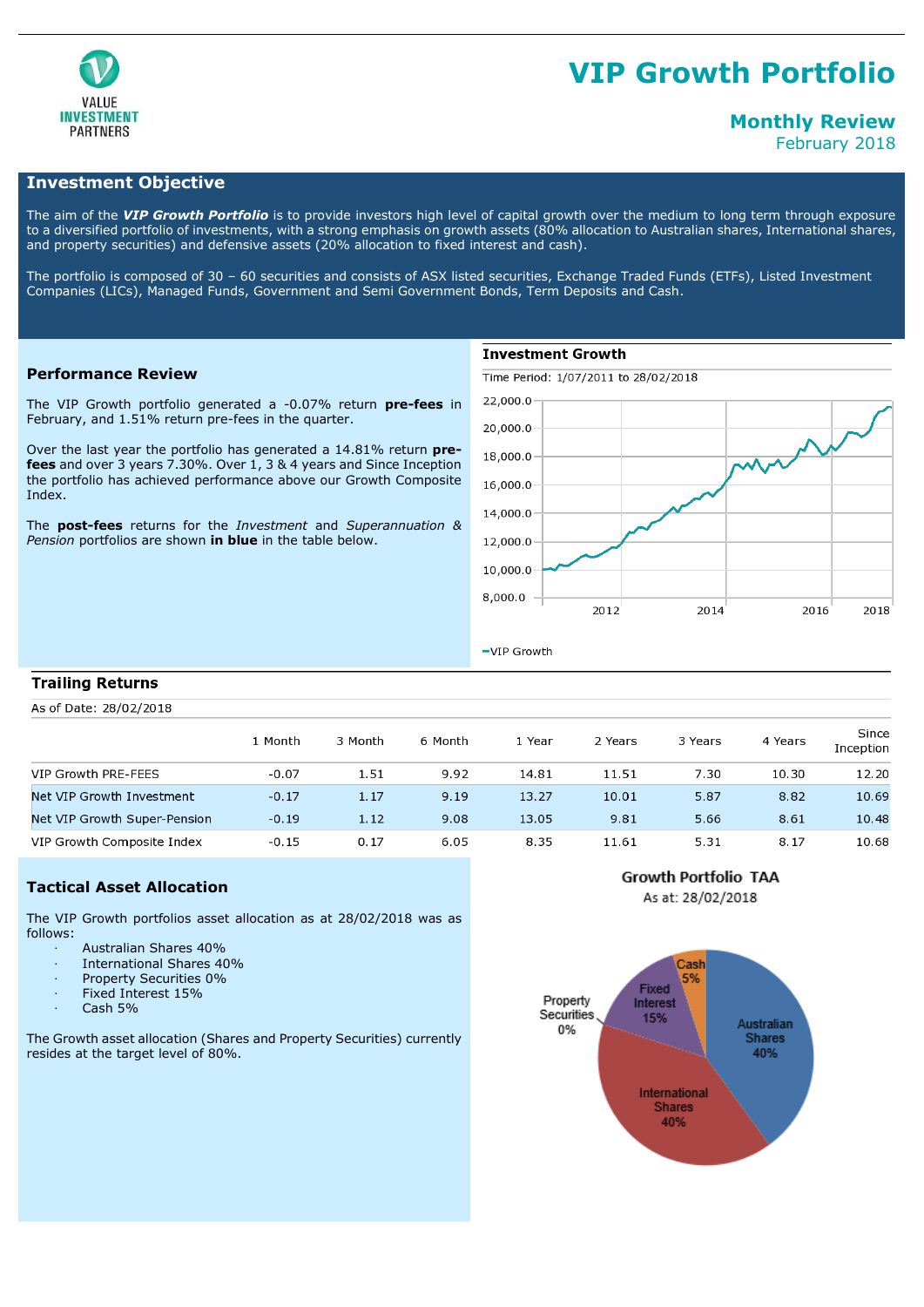#### **Risk vs Return**

The VIP portfolios aim to reduce volatility, or risk, over the long term and achieve excess returns per unit of risk that is taken compared to our Growth Composite Index and the Morningstar Multi-sector Growth Index.

The chart on the right plots return on the vertical axis against risk (in the form of Standard Deviation) on the horizontal index. Basically the higher up the vertical axis (high return) and the more left on the horizontal axis (low risk) is the ideal position that we aim for over the long term.

The chart on the right shows that the VIP Growth portfolio (aqua triangle) has achieved a *higher return* and *lower risk* compared to the Growth Composite Index (black pentagon) and our peers represented by the Morningstar Multi-sector Growth index (red triangle) since inception on 01/07/2011.

This is the outcome we aim to achieve for our investors.

# **Month in Review - Economic & Market Commentary**

#### **The National Energy Guarantee Put Simply**

With Jay Weatherill no longer the South Australian premier, the Turnbull government is now another step closer to bringing the National Energy Guarantee to fruition. After the signing of the Paris Agreement in 2016, in which world leaders pledged to respond to global climate change through reducing carbon emission, the timing is ripe for Australia to have a national energy strategy to adhere to after a decade of political infighting on energy and climate policy. This comes after last year's Finkel Review, an 'Independent Review into the Future Security of the National Electricity Market' by Dr Alan Finkel, in which he proposed a transition to low emission energy guided by the three pillars of a Clean Energy Target, system planning, and stronger governance.

Essentially, the National Energy Guarantee (NEG) is an obligation for energy retailers to meet a certain level of output from low-emissions sources, falling somewhat short of the Clean Energy Target proposed by Dr Finkel. Nonetheless, the NEG will aim to provide a structure for the country to build our future energy network. It is noted that the NEG will cover all states except Western Australia and the Northern Territory, and is launched by the Turnbull government in response to record high prices in recent times, not to mention rolling blackouts.

In regard to energy, the triad of factors to fulfil are security, reliability, and affordability – as in there is enough energy that is able to get to the people at a reasonable price. The way the NEG will work is by setting national levels for the combination of renewable energy and emission-producing sources. Although the policy at this stage is based on broad concepts with specific details pending discussion, the concept is that retailers will be required to establish a portfolio of contracts across both renewable and non-renewable energy sources. Furthermore, the NEG will require energy consumption to meet a set emissions intensity target for the electricity sector. As it stands, the government has indicated that it will set target of 26% reduction on 2005 levels of consumption by the year 2030.

Like anything in Australian politics, the opinions on the NEG are widely mixed. Given the fact that the proposed policy falls short of the Finkel Review's Clean Energy Target, naturally the NEG is opposed by environmental groups as well as the states of Victoria and South Australia. This is also because the NEG maintains the fact that the foundation of the energy network on the east coast remains dependent on coal-generated power, and does not include carbon trading.

On the other hand, the energy sector has voiced its support for the NEG as it enables the industry to plan for the future based on the guidelines provided in the policy. With guidelines set for emissions reductions, this gives the sector and its shareholders investment certainty as it aids businesses in determining the level of investment needed in low-emission technologies.

As the average citizen, what will matter most is usually the price of electricity. The Energy Security Board has projected that wholesale prices are expected to fall by 20-25% per year between 2020 and 2030. With investment into new technologies now absolutely necessary for retailers, whether this price drop will translate to cheaper electricity for the everyday Australian is not yet known. More will be known as the details of the NEG emerge over the next year – the Energy Security Board plans to release a draft NEG paper over the next month, and if supported by the state governments, could reach final approvals by July or August. Ambitious, but the Turnbull government aims for the NEG to legislated by the end of the year.

Source: SMH, The Guardian, The Conversation, Australian Financial Review



#### **Risk-Reward**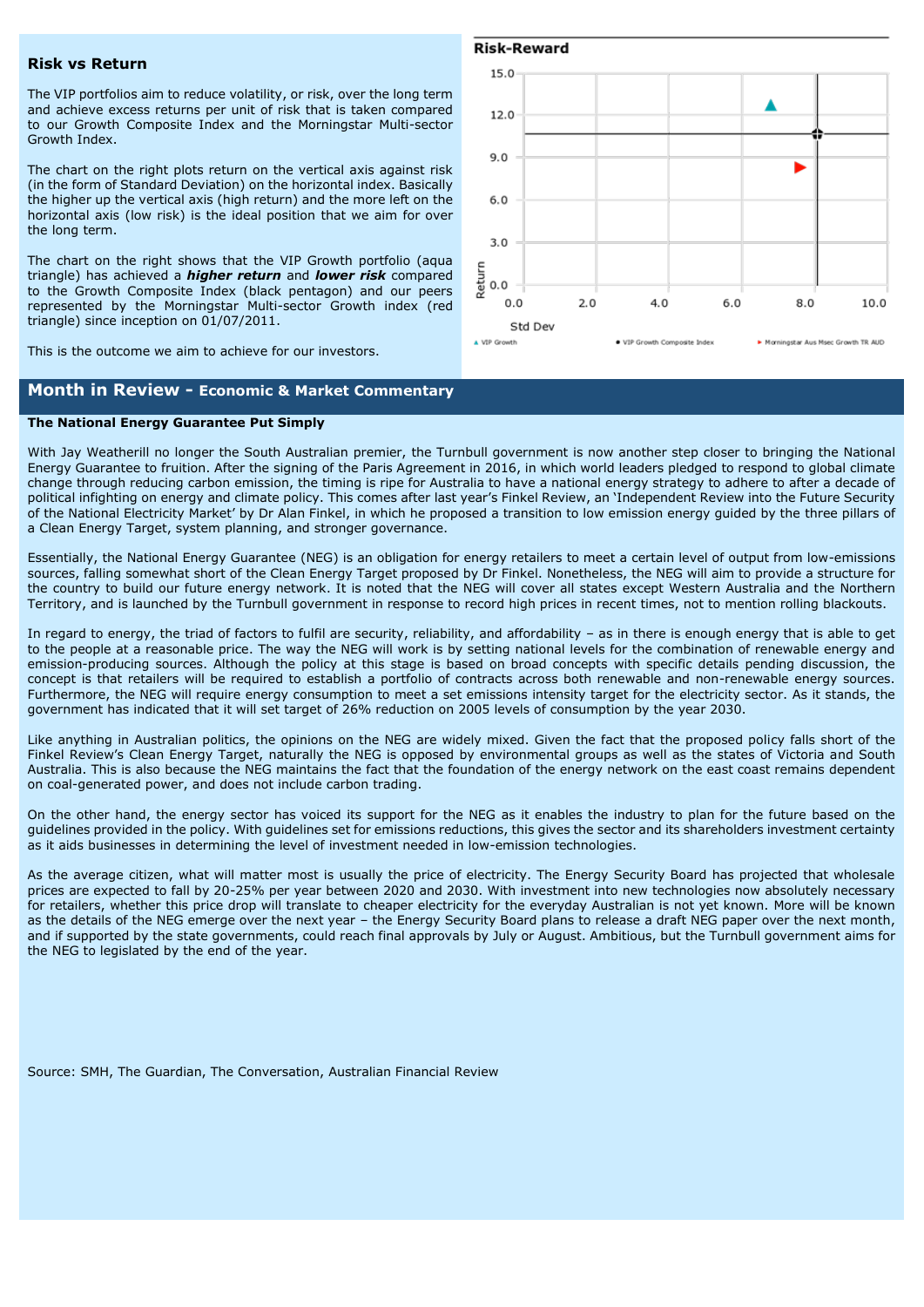# **Australian Shares Portfolio International Shares Portfolio**

The VIP Australian Share Leaders portfolio generated a 0.28% **prefees** return for the month and 3.09% over the last 3 months. The portfolio underperformed the S&P/ASX 100 index in February by 0.09% and outperformed by 1.38% over the quarter.

Over the last year, the portfolio has generated an 19.38% return prefees outperforming the ASX 100 index by 10.16%.

The **Top Contributors** for the month were CSL +11.44%, Rio Tinto +5.61%, and James Hardie Industries +4.77%. The **Top Detractors** for the month were South32 -13.09%, Challenger -5.79%, and Brambles -3.03%.

#### VIP Australian Share Leaders - Holdings

|                                             | Ticker     | Dividend<br>Yield %<br>TТM |
|---------------------------------------------|------------|----------------------------|
| Rio Tinto Ltd                               | RIO        | 7.09                       |
| Aristocrat Leisure Ltd                      | ALL        | 1.78                       |
| CSL Ltd                                     | CSL        | 1.07                       |
| Treasury Wine Estates Ltd                   | <b>TWE</b> | 2.02                       |
| <b>BHP Billiton Ltd</b>                     | BHP        | 6.17                       |
| ResMed Inc DR                               | RMD        | 1.31                       |
| Seek Ltd                                    | SEK        | 3.02                       |
| James Hardie Industries PLC DR              | JHX        | 1.31                       |
| Macquarie Group Ltd                         | MOG        | 5.49                       |
| South32 Ltd                                 | S32        | 7.60                       |
| Australia and New Zealand Banking Group Ltd | ANZ        | 8.04                       |
| BT Investment Management Ltd                | BП         | 4.61                       |
| Westpac Banking Corp                        | <b>WBC</b> | 8.93                       |
| Brambles Ltd                                | BXB        | 3.47                       |
| Spark Infrastructure Group                  | SKI        | 6.55                       |
| Challenger Ltd                              | CGF        | 4.02                       |
| CIMIC Group Ltd                             | CIM        | 3.76                       |
| AGL Energy Ltd                              | AGL        | 6.42                       |

#### VIP Australian Share Leaders - Equity Sectors

#### Portfolio Date: 28/02/2018

|                          | $\frac{0}{0}$ |
|--------------------------|---------------|
| $\bullet$ Energy         | 0.0           |
| $\bullet$ Materials      | 23.5          |
| $\bullet$ Industrials    | 15.9          |
| Consumer Discretionary   | 6.1           |
| • Consumer Staples       | 6.0           |
| • Healthcare             | 12.0          |
| $\bullet$ Financials     | 26.7          |
| • Information Technology | 0.0           |
| • Telecom Services       | 0.0           |
| $\bullet$ Utilities      | 9.8           |
| Total                    | 100.0         |

# **Australian Shares Portfolio Adjustments:**

In February, the Investment Committee made no changes to the portfolio.

The VIP International share portfolio generated a -0.51% return for the month **pre-fees** and 0.37% over the last 3 months. In doing so the portfolio underperformed the MSCI World Ex Aus (AUD) index by 0.10% and by 0.77%.

Over the last year, the portfolio has generated a 16.77% return and outperformed the index by 0.78%.

The **Top Contributors** were Magellan Global +0.41%, Morphic Global Opportunities +0.03%, and AB Global Equities -0.37%. The **Top Detractors** was iShares Europe ETF (AU) -2.32%, Platinum International Fund -0.83%.

# **VIP International - Equity Regional Exposure**



#### **VIP International - Holdings**

Portfolio Date: 28/02/2018

|                                 | Category                |
|---------------------------------|-------------------------|
| Platinum International Fund     | Global Equity Large Cap |
| Magellan Global                 | Global Equity Large Cap |
| AB Global Equities              | Global Equity Large Cap |
| Morphic Global Opportunities    | Global Equity Large Cap |
| iShares Europe ETF (AU)         | Europe Equity Large Cap |
| RBA Bank accepted Bills 90 Days |                         |

Global

#### **International Portfolio Adjustments:**

In February, the Investment Committee made no changes to the portfolio.